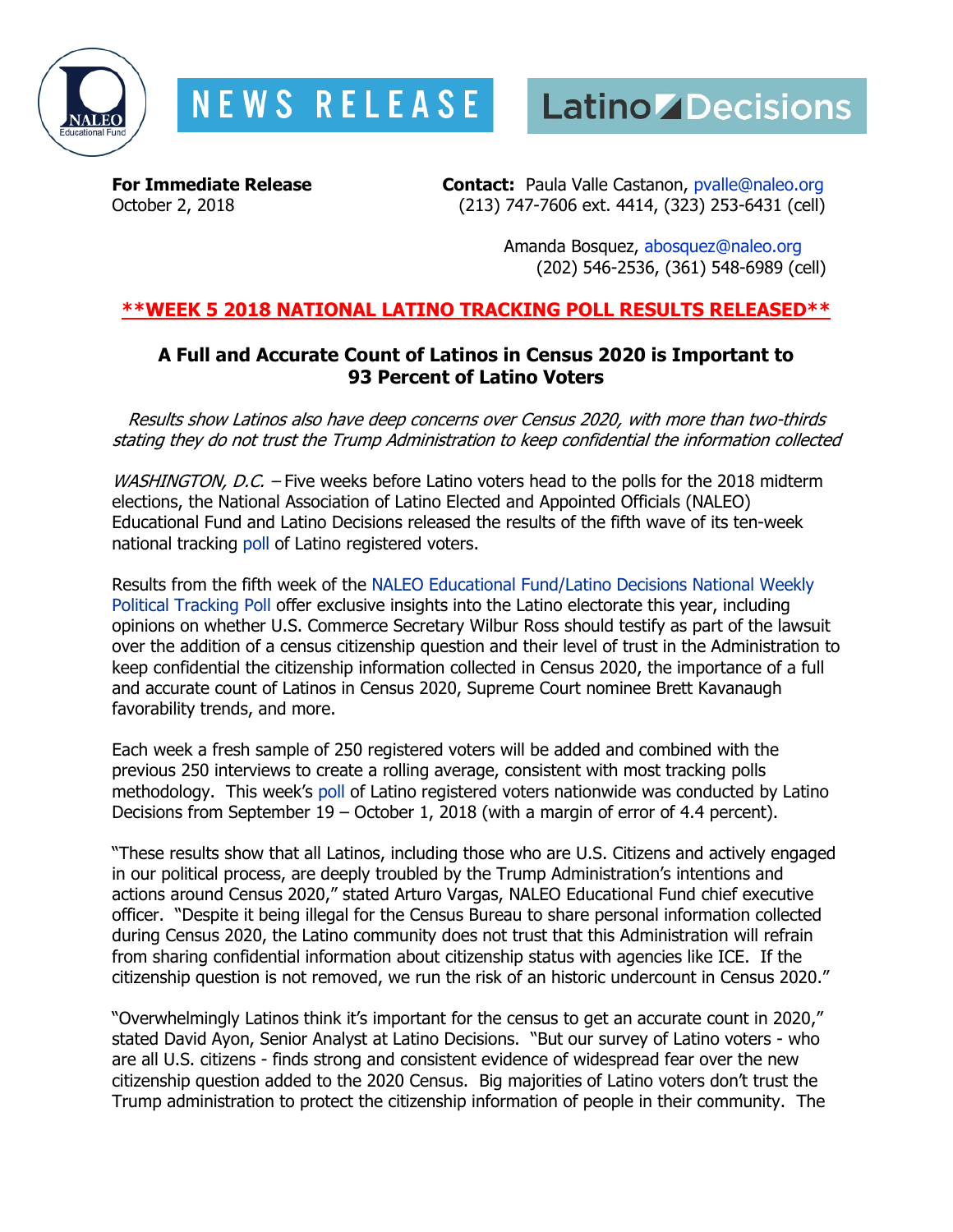implication is that there is going to be a greater net undercount of Latinos if the citizenship question is included."

Key [findings](http://www.latinodecisions.com/index.php/download_file/767/) include:

- **Census 2020 is significant to Latino voters.** The nation's upcoming decennial count is critical to the Latino electorate, with 93 percent stating that it is important for the Census Bureau to implement a complete and accurate count of the entire Latino population and that nobody is left out.
- **There is deep distrust that the Trump Administration will keep confidential the citizenship status information they collect in Census 2020.** Despite being against the law for the Census Bureau to share personal information, more than twothirds (68 percent) of Latino registered voters, who are U.S. Citizens, do not trust the Trump Administration to keep confidential the private information it collects, including the citizenship status of immigrants.
- **Latino voters believe citizenship status and other private information will be shared with federal agencies like ICE.** With the addition of a citizenship question on the 2020 census, more than three-fourths (79 percent) of Latino registered voters are concerned that census answers about people's citizenship status could be shared with other agencies such as Immigration and Customs Enforcement (ICE). Results show that concern for mixed-status households is high when it comes to Census 2020.
- **Support for Secretary Ross to testify as part of the lawsuit opposing the citizenship question addition is high.** More than three-fourths of Latino registered voters think Secretary Ross should turn over all memos and emails related to the citizenship question, and testify as part of the order from Judge Jesse Furman of the U.S. District Court for the Southern District of New York.
- **Shift to filling out the Census 2020 form online is met with mixed feelings.** Only slightly more than half of the Latino voters polled (53 percent) felt comfortable sending their household information for Census 2020 to the Federal Government through the Internet, with the remaining stating they were not.
- **Supreme Court Nominee Brett Kavanaugh's favorability ratings continue to decline.** The fifth wave of the poll results reveal that the number of Latino registered voters who hold unfavorable views of Kavanaugh is growing, increasing from 38 percent in week three to 51 percent in week five.

"As the Kavanaugh nomination drags out, Latino voters continue to report increasingly negative views towards Kavanaugh, and there are spillover effects to the Republican Party as a whole," said Matt Barreto, co-founder of Latino Decisions and Professor at UCLA. "The big question is whether or not the Democratic Party will capitalize on this with increased outreach and mobilization or not?"

As we near Election 2018, NALEO Educational Fund will continue its efforts to ensure that Latino voters have the information necessary to make their voices heard at the ballot box. These efforts include operating our toll-free bilingual hotline **[1-888-VE-Y-VOTA \(1-888-839-8682\)](https://d3n8a8pro7vhmx.cloudfront.net/naleo/pages/190/attachments/original/1456783462/2_29_16_-_Ve_y_Vota_Hotline_Flyer_2016_English_Final.pdf?1456783462)** that provides Latino voters with information on every aspect of the electoral process, from registering to vote, to voter ID requirements, to finding their polling place. On Election Day, the hotline will be connected to the Election Protection efforts and 1-866-OUR-VOTE, offering